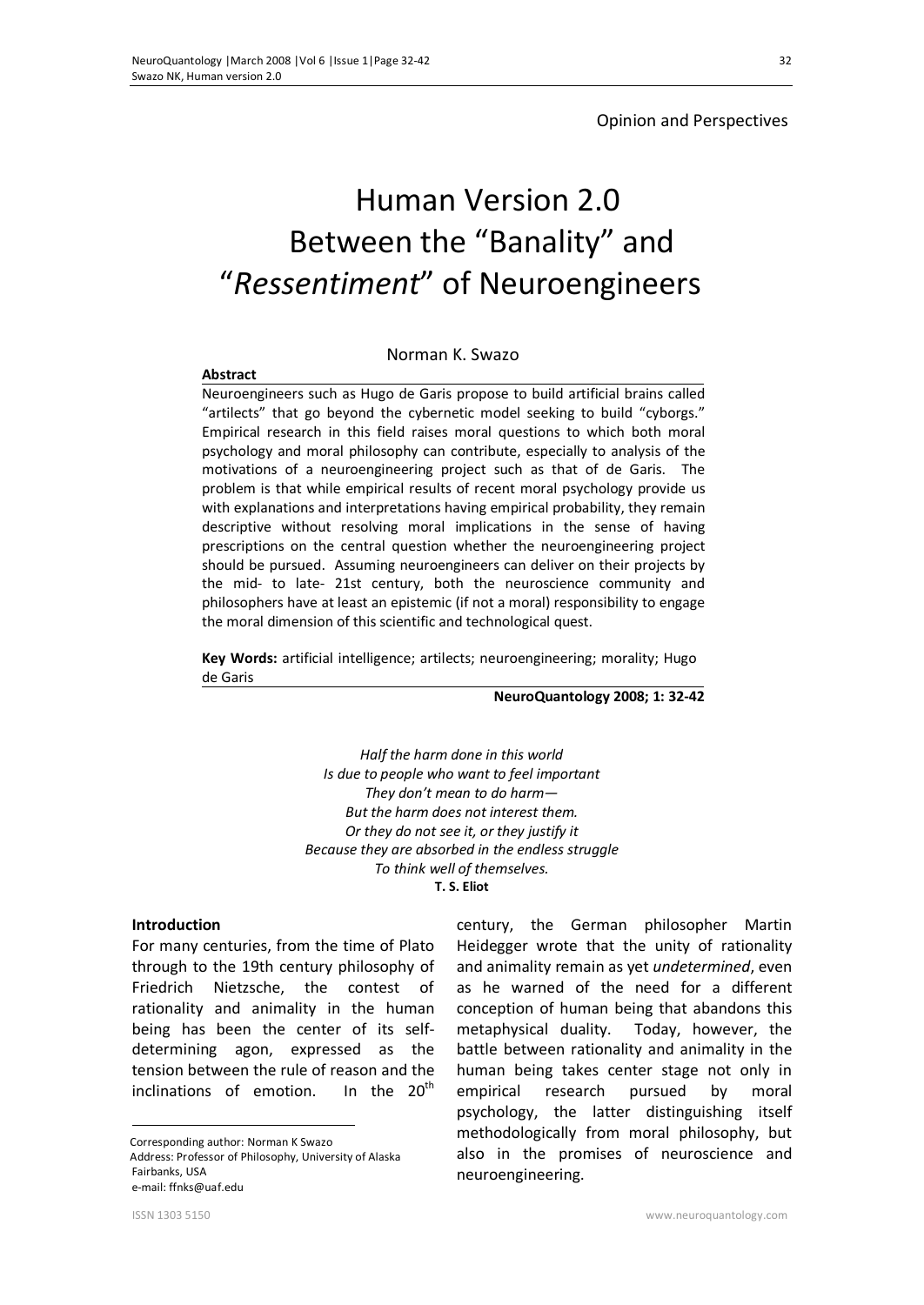It is precisely this distinction of methodological commitments that contributes to sorting out moral implications of contemporary neuroscience and what is now known as neuroengineering, such as is pursued by the "brain builder" Hugo de Garis. His is the kind of research towards prospective brain building that raises important moral questions: What does one say, for example, in an encounter of deeds seemingly monstrous in their conception or in their execution, when the doer of the deed is himself said to be neither demonic nor monstrous, *nicht einmal unheimlich—* "not even sinister," as the philosopher Hannah Arendt would put? (Arendt, 2006). That is a question one can pose with reference to de Garis's work. Arendt understood the power of *thoughtlessness*, to be distinguished from the power of *knowledge*, where one encounters a phenomenon amidst human life she termed "the banality of evil," manifest by a "shallowness in the doer that [makes] it impossible to trace the incontestable evil of his deeds to any deeper level of roots *or*  motives." (Bernstein, 1996) The neuroengineering project as conceived by de Garis proceeds such that Arendt's concern for thoughtlessness remains a prominent concern for philosophers pressed to discern and articulate the moral implications of this kind of research.

At the same time, of course, one can question the legitimacy of any human perspective on life that is anthropocentric, especially when defensive, in the sense of presumptuously safeguarding and privileging the human being over and above all evolving forms of life—including forms of life conceivably to be engineered by the very power of science. In today's disputations this includes developments in human genomics, surely, with the prospect of human cloning. But it also includes research that advances a cybernetic model of the human being, thereby forecasting the human life-world in the context of cybernetic architecture. One who would question the validity of anthropocentrism cannot but attend to the value of the whole of nature as we know it today, to speak then of nature's intrinsic value—without construing nature as a collection of things subject to the indiscriminate disposition of human beings. But, one who would challenge the anthropocentric perspective would also lend validity to what neuroengineers see as the prospect of a "cyborg" (cybernetic organism) species "created" consequent to the successful merger of neuroscience and quantum physics. In such a "species" the human *integrates* with machine, thus ostensibly to form the supposed next step in human evolution, even to the point that the human then becomes "sub-species" to this new "life-form" (also called "nano-teched matter"). In this cybernetic conception, we may suppose, "the rational" seeks it final dominance over "the animal" that is in us, as artifice displaces the biological.

But it can also be said, with good reason, that one has here (in a word): *subterfuge*—a deception by artifice. There is deception insofar as precisely what is proposed to be *in* the human interest is already, in the very initiative, *against* the human extant today as *homo sapiens sapiens*. The goal is to displace this species with the creation of a superior, dominant artifice. A philosopher cannot but ask: Is there evil here, in the sense of either the monstrous or demonic, or even the banal, such as Arendt conceived it in speaking of the banality of evil? It is this question that motivates this commentary.

## **Human Version 2.0: The "Artilect" Prospect**

In recent time the BBC *Science* television channel presented a program entitled, "Human Version 2.0," describing events in which neuroscience and biotechnology combine to produce a moment called "the singularity" which is when the human intellect in effect creates non-biological intelligence that either integrates with human intelligence or exists independently as self-enhancing artificial intelligence. There is more than mere integration at work here, as the concept 'cyborg' already suggests: Here, in fact, is a scientific quest to see the human being as creator, indeed as a species, superseded, displaced, and even replaced, by its creation.

de Garis speaks of an emergent entity, to be created by neuroengineering, which he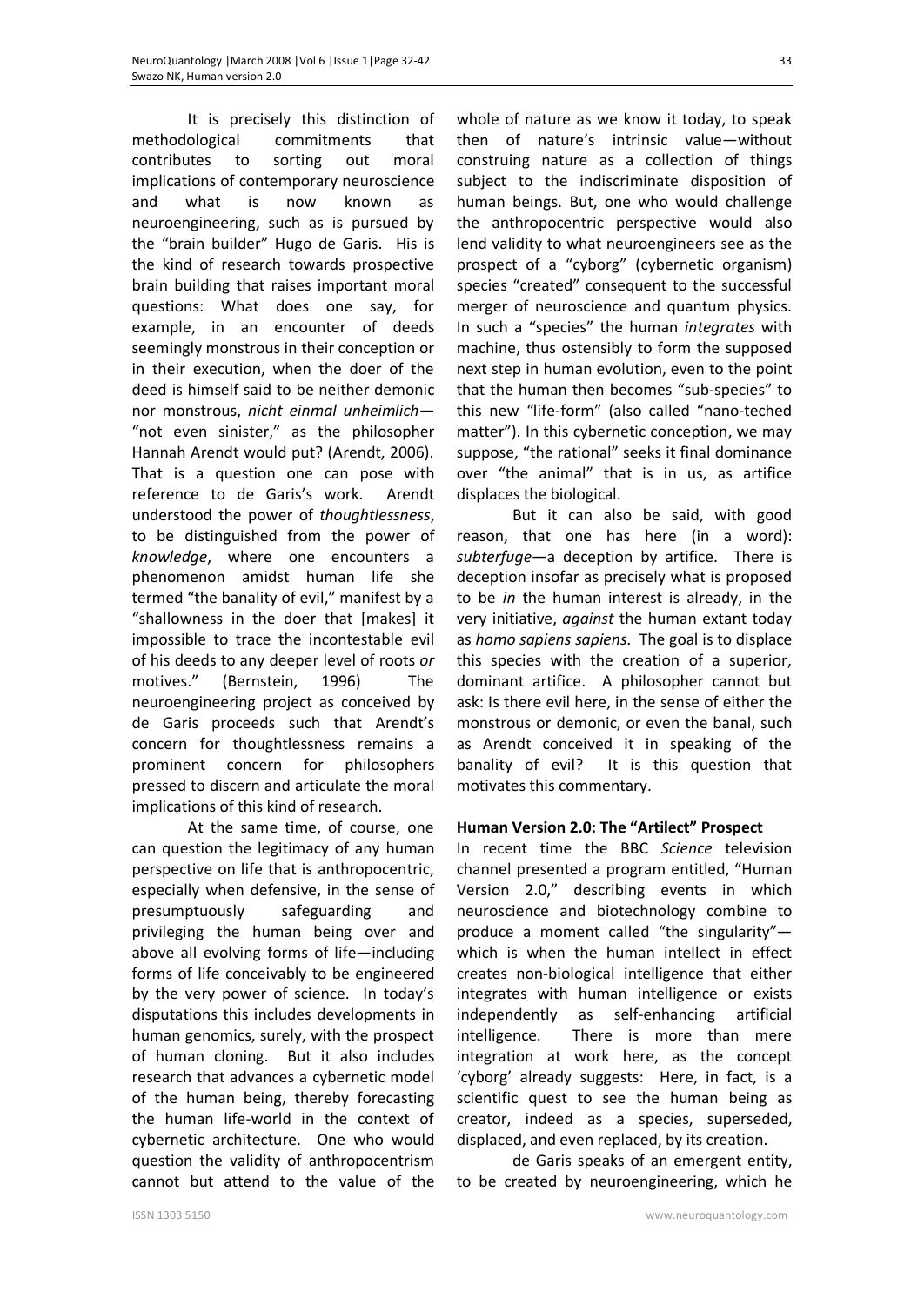terms an *artilect*. This word stands for "artificial intellect" and represents the prospect of an artificial brain with a function that exceeds—"by a factor of trillions of trillions of trillions of times" what is now known of human brain function, i.e., its computational ability. Why such a multiplier effect? de Garis answers:

> …the size of the electronic components in mass memory chips will be such that it will be possible to store *a single bit of information* on a *single atom*. (A "bit" is a "binary digit," a 0 or a 1, that computers use to represent numbers and symbols to perform their calculations.) So how many atoms (and hence how many stored bits) are there in a human sized object, such as an apple? The answer is astonishing—a trillion trillion atoms (bits), i.e., a 1 followed by 24 zeros, or a million million million.

Are you beginning to get an inkling for why I believe that massively intelligent machines could become trillions of trillions of times smarter than we are later this century? (de Garis, 2005).

Such is the horizon of "quantum computing." de Garis claims to be "a social critic with a political and ethical conscience" despite his prominent position in research designing and building "artificial brains." He has stated: "I am very worried that in the second half of our new century, the consequences of the kind of work that I do may have such a negative impact upon humanity that I truly fear for the future." (de Garis, 2005). He adds, however: "The prospect of building godlike creatures fills me with a sense of religious awe that goes to the very depth of my soul and motivates me powerfully to continue, despite the possible horrible negative consequences." Thus, de Garis admits to feeling "quite 'schizophrenic' about this."

Clearly, de Garis points to what many may consider an ominous future for humanity if he and other neuroscientists or

ISSN 1303 5150 www.neuroquantology.com

neuroengineers are successful with what they propose and foresee. At the heart of this research is a fundamental ethical dilemma which science itself cannot and, so, does not answer. The dilemma is not to be resolved by appeal to the authority of any empirical method, though empirical facts inform the moral deliberation. The dilemma is present in a researcher such as de Garis himself, in what he terms his schizophrenia. But, this dilemma may also be represented as a dispute between de Garis's manifest *scientific understanding* and his ambivalently engaged *moral imperatives*.

Yet, there is also an admitted lack of understanding; for, he admits, "evolutionary engineering" such as he promotes means "it is possible to build something successfully without understanding fully how it functions." One might conclude that ignorance rather than understanding prevails, given de Garis's insistence on continuing with the research despite his moral qualms. We find here an insistence that manifests itself as an egocentric comportment, by no means articulated as an appeal to epistemic duty. de Garis is, to use his own classification scheme, a "cosmist," i.e., one who favors building artilects: Building artilects is for him "like a religion…" (de Garis, 2005). "Cosmism," he opines, " is a 'scientist's religion,' i.e., a religion in the sense that traditional religions energize and direct the lives of groups of people." (de Garis, 1996) Both his belief and action are given their motivation thereby: "If you are a Cosmist," he claims, "you will place higher priority on the creation of godlike artilects than the survival of the human species." (de Garis, 2007) Only such "new gods" are likely to be "more capable than human beings of answering the big questions" that have "cosmic significance." Seeing himself as one having both "high intelligence" and "visionary creativity," whose work is not to be dismissed as mere "science fiction," de Garis finds "the lack of vision of the majority of the highly intelligent people irksome." The fact is, dissatisfied with "the human brain with its pitiful trillion neurons" and "massively inferior memory capacities," de Garis has an axe to grind, and the existence of the artilect is his primary *raison d'etre.*

de Garis anticipates an objection to his forecast for the  $21<sup>st</sup>$  century. Someone may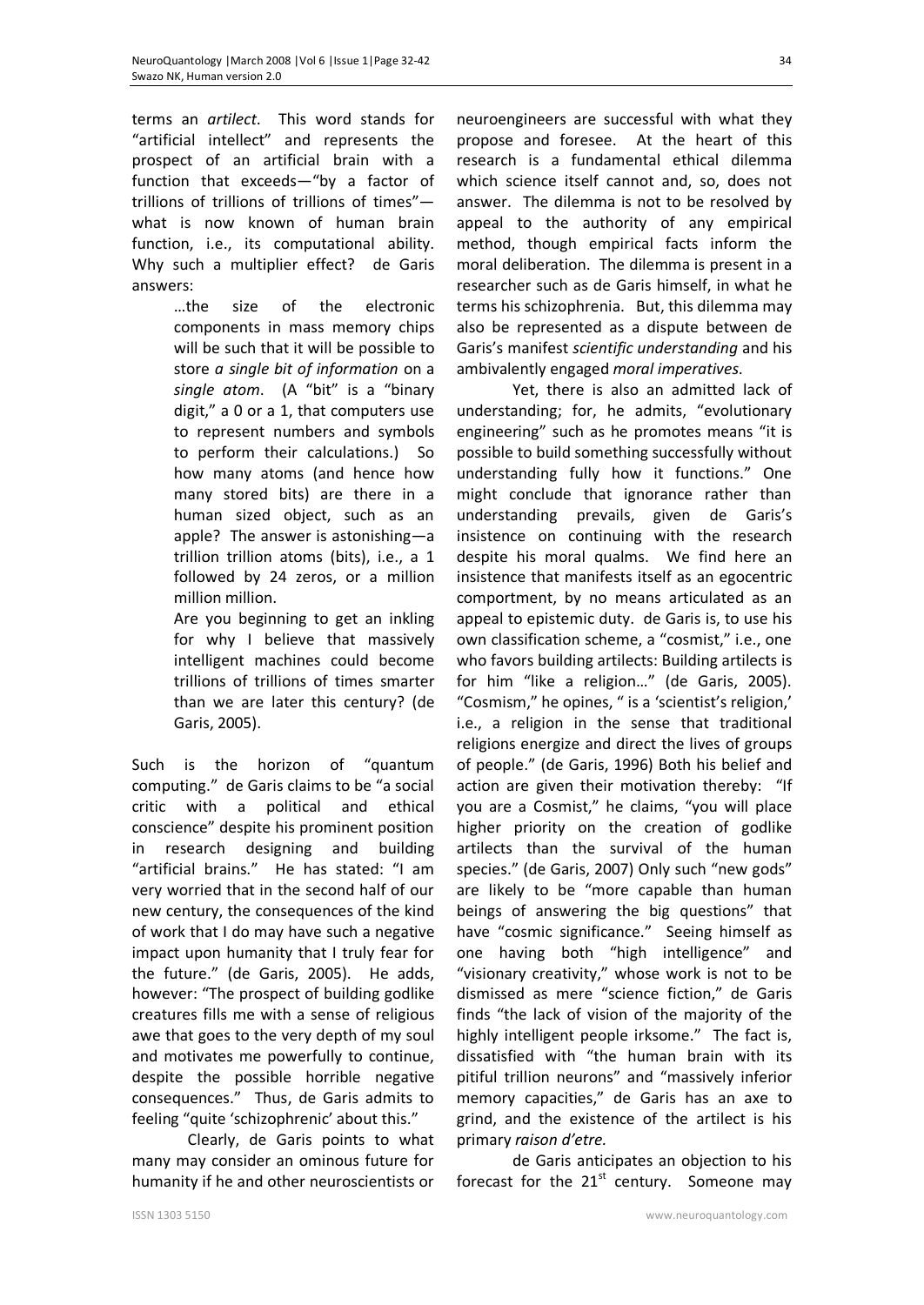object to his "assuming implicitly that massive memory capacities and astronomical computational capacities are sufficient to generate massively intelligent machines…" He recognizes some researchers will claim, "there is more to producing an intelligent machine than just massive computational abilities," e.g., the presence of consciousness, which (to meet the objection) would then entail "creation of artificial consciousness in machines." Such a prospect is accepted by de Garis: "If science wants to build an intelligent conscious machine, then one obvious strategy is to copy nature's approach as closely as possible." (de Garis, 2005). Moving in this direction, de Garis prefers employing "molecular scale tools (called "nanotech" or "nanotechnology")," so that researchers such as he can take up "established neuro-scientific principles and incorporate them rapidly into our artificial brain architectures." (de Garis, 2005) Whatever the objection, the scientific quest as de Garis conceives it faces no unsuperable problem. The neuroengineers can get it right, sooner or later.

As always, the problem with frontier-edged research is the prospect of military expropriation, which de Garis sees forthcoming in the production of "intelligent soldier robots and other artificial brain based defense systems." (de Garis, 2005). The frightful questions emerge: "If they [artificial, conscious robots] become a lot smarter than human beings, might they decide that humans are a pest, a cancer on the surface of the planet, and decide to wipe us out?" "Should humanity take the risk, that that might happen?" Curiously, and ominously, de Garis conceives of his own place in this development by analogy with those involved in the Manhattan Project who created the atomic bomb. He realizes his own problem of conscience as artilect builder, his work "a stepping stone" to the "mass horror" he forecasts. But he persists in his quest: His will to power governs and overrules his moral sensibility—in part.

There is a problem much more fundamental than de Garis and company appreciate. It is a problem that Heidegger (1972) warned about in holding that the question before us is not merely "What ought we to do?" but, rather, "*How must we think?*" The problem of human thinking is not a problem of human knowledge, in the classical sense of sorting out the possibilities of a theoretical or scientific knowledge of which humans are capable and then facilitating its responsible progress in technological innovation and advancement that serves the human interest in globally diverse ways. It is the problem Heidegger characterized in his concern for the totalizing installation of the technological, expressing itself in the human life-world through what he called "*rechnendes Denken*," i.e., *calculative* thinking. This is a kind of thinking that stands in contrast to *besinnliches Denken*, i.e., *reflective* or *meditative* thinking.

The very quest for creation of artilects and cyborg species rests upon a neuroengineering commitment to explore the limits of calculative thinking. Its goal is to realize a quantum-level of computing power to be carried out ostensibly *in* the human interest but also *against* the human interest. The goal is conceived to be in the human interest insofar as artificial intelligence enhances human creative power and facilitates human productivity. The goal is against the human interest insofar as neuroengineers expect (for them, quite tolerably) the human species to be superseded by the inevitably dominant species the concept 'cyborg' represents. And even then, beyond the very possibility of the cyborg, which would retain elements of human biology in its integrated state, is the very idea of an artilect that is entirely machine, conscious and even self-conscious of its quantum-level computational power, eventually capable of advancing its own interest. This entity is for de Garis "god-like" precisely because such machines can perform in "god-like" ways, their productivity even continuing the very cosmic process of creating universes (which, lest one think oneself here yet in the realm of science fiction rather than scientific fact, for this is already a theoretical, mathematically calculable, reality for quantum physicists).

## **The Moral Dilemma**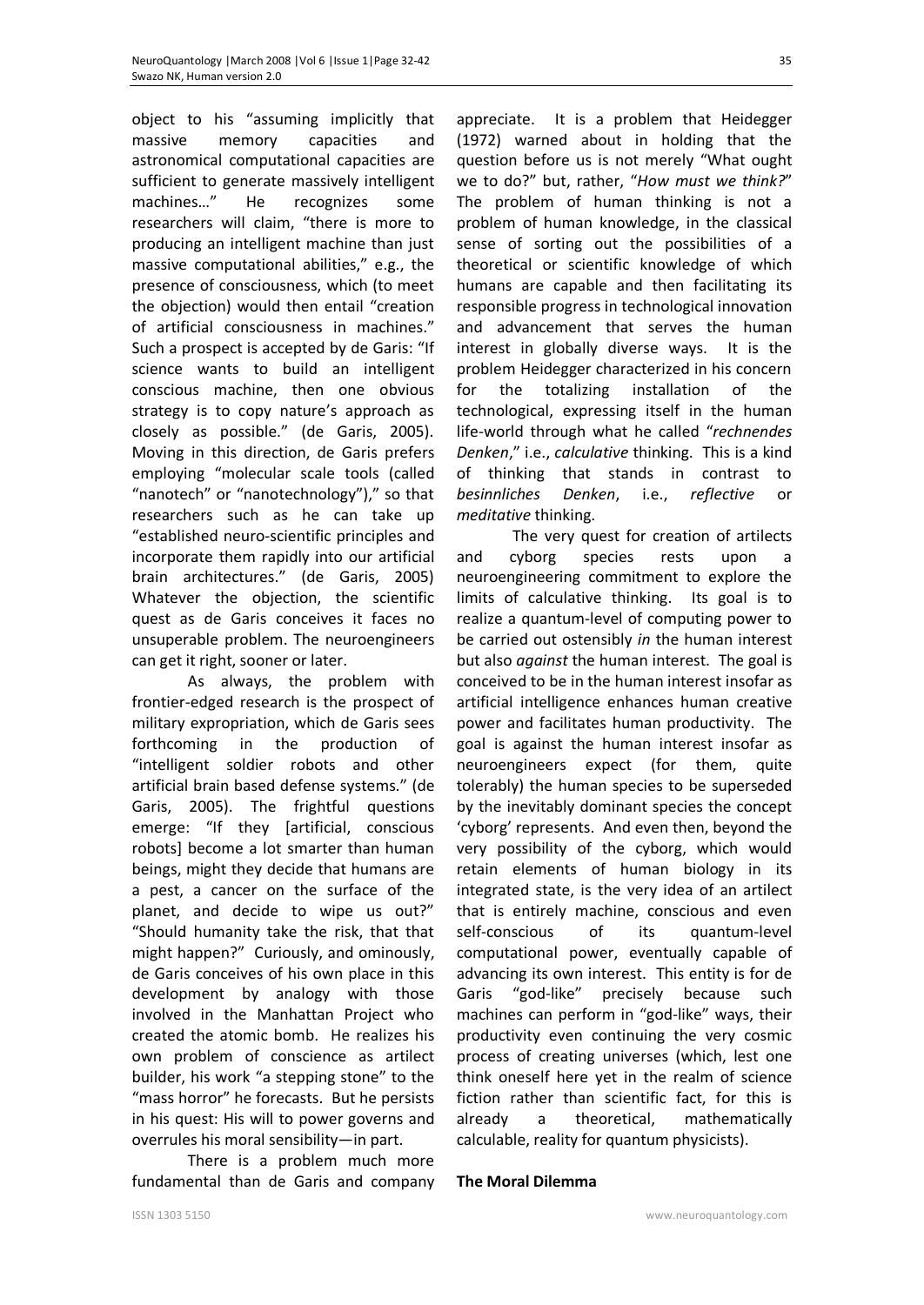Let us consider de Garis' engagement of the moral dilemma as he presents it in a paper published in 1990. (de Garis, 1990) de Garis calls for "a new branch of applied moral philosophy" that can engage the ethical issues associated with creation of "advanced artilects" having "unfathomable complexity and possible 'Darwinian' self modification." One immediate problem is that de Garis does not engage philosophical analyses such as those published by John Searle, D.C. Dennet, or Hubert Dreyfus. Nonetheless, de Garis premises his fears upon the differences between human "fixed architecture" in which "human neurons communicate at hundreds of meters per second" and that of artilects in which "electronic components communicate near the speed of light." (de Garis, 1990) It is this speed of communication and self-enhancement capability that has de Garis focusing on the Darwinian element as central to the moral question.

He considers "human moral attitudes" to be "psychological attitudes"— "ultimately physical/chemical phenomena"—consistent with operative assumptions in neuroscience. "What human beings consider as moral," he adds, "is merely the result of our biological evolution." Given these premises, de Garis asks: "Could one not argue that mankind has not only the power, but the moral duty to initiate the next major phase in evolution, and that it would be a 'crime' on a universal or cosmic scale not to exercise that power?" (de Garis, 1990).

That is where de Garis leaves it he provides no moral reasoning one way or the other in this paper in answer to his question. But, other commentaries he has provided make it clear he answers the question in the affirmative: (1) Assuming artificial intelligence scientists/neuroengineers have the power to construct artilects, such scientists/neuroengineers have a moral duty to initiate the next phase in evolution; and (2) it would be a crime on a universal or cosmic scale for AI scientists/neuroengineers not to exercise that power. Thus, de Garis's moral position has a twofold character. On the one hand, he is a reductionist insofar as he reduces morality to biological (neuro-chemical) processes, in which case an answer to his question is to follow from sociobiology or moral psychology; on the other hand, he is deontological insofar as he stipulates a moral duty for this segment of the scientific community as representatives of humanity, in which case an answer to his question may be engaged via deontological ethical theory. Accordingly, one can evaluate de Garis's position on the basis of these two theoretical domains.

## **A. Moral Psychology**

Consider some prominent empirical work in moral psychology, such as that of Jonathan Haidt and Joshua Greene. Haidt holds that humans who are moral have "social motivations beyond direct self-interest." (Haidt, 2007; Haidt, 2001) Distinguishing between "affect" and "cognition," he informs us, "Evolutionary approaches to morality generally suggest affective primacy"—that is, the primacy of emotion over reason, such that "higher-level human thinking is preceded, permeated, and influenced by affective reactions (simple feelings of like and dislike) which push us gently (or not so gently) toward approach or avoidance." Haidt prefers to speak of "moral intuition" as "fast, automatic, and (usually) affect-laden processes in which evaluative feeling of good-bad or like-dislike (about the actions or character of a person) appears in consciousness without any awareness of having gone through steps of search, weighing evidence, or inferring a conclusion."

Haidt argues further, also on appeal to empirical evidence, that "When we engage in moral reasoning, we are using relatively new cognitive machinery that was shaped by the adaptive pressures of life in a reputationobsessed community." (Haidt, 2007) Thus, "in daily life the environment usually obliges us by triggering some affective response." In short, reputation and "indirect reciprocity" of relationship are important elements of moral response. But, Haidt also accounts for what he and other researchers call "five psychological foundations, each with a separate evolutionary origin, upon which human cultures construct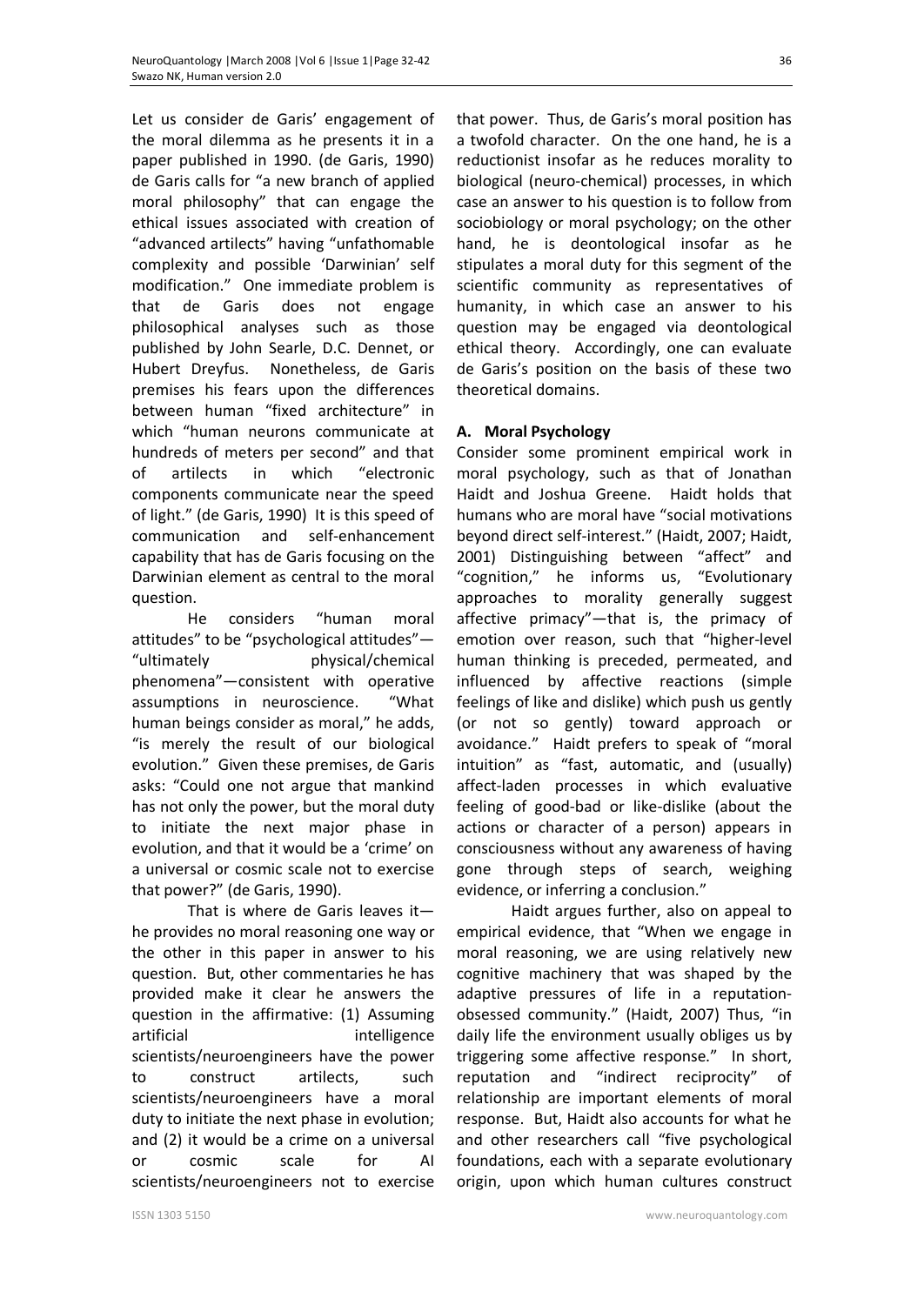their moral communities." (Haidt, 2007). Liberally-minded individuals "value and rely upon the harm and fairness foundations primarily." But, beyond this set of concerns, others have "intuitions about ingroup-outgroup dynamics and the importance of loyalty" as well as "intuitions about authority and the importance of respect and obedience" and "intuitions about bodily and spiritual purity and the importance of living in a sanctified rather than a carnal way."

Assuming these claims to be empirically supported with some degree of epistemic reliability, de Garis's appeal to the authority of moral psychology is problematic on the research results advanced by Haidt. It is unclear that neuroengineered artilects would even have a structure/architecture that includes anything like affective primacy in relation to a *post hoc* moral reasoning. Quantumlevel computing power such as de Garis envisions it would be developed entirely artificially, thus without biological (i.e., neuro-chemical) elements that are presumed to be the basis of affect or moral intuition. Only in the case of the integrated cyborg model would a "cyborgartilect" have such a presumed affective contribution/basis to moral judgment. Consistent with current research (assuming these results remain valid), neuroengineers would have to preserve, in the integration of the cyborg-artilect, "areas of the medial prefrontal cortex, including ventro-medial prefrontal cortex and the medial frontal gyrus," since, Haidt says, "These areas appear to be crucial for integrating affect (including expectations of reward and punishment) into decisions and plans." (Haidt, 2007). Assuming some capacity for "internal conflict" in a cyborg, such as having to consider and determine whether a human being is either friend or enemy in a given situation, neuroengineers would be motivated to preserve in the integrated cyborg the function of "the anterior cingulate cortext, a brain region that responds to internal conflict." (Haidt, 2007).

Since, for researchers such as Haidt, "Moral reasoning, when it occurs, is usually a post-hoc process in which we search for evidence to support our initial intuitive reaction," (Haidt, 2007) a cybernetic approach to the production of a cyborg-artilect leaves open the question of "like/dislike" that manifests itself in a human as a distinction of friend/enemy. This prospective scenario, however, implies that cyborg-artilect "moral reasoning" would be *post hoc* and expressive of an initial affective response to any situation under review. Given the speed of quantum computation in the cyborg that becomes the analog of moral reasoning in the human, moral reasoning as such would be wholly irrelevant and the initial affective response in effect totally determinative of a cyborg-artilect's conduct. Any *post hoc* construction explaining or justifying a cyborg-artilect action would be quite beside the point except for a "community" of cyborg-artilects self-enhancing with a view to sustaining and improving upon group-loyalty and species dominance (all of this "grounded in reciprocity intuitions" currently recognized by moral psychology).

But there is a further point here. Haidt and colleagues argue that moral intuitions are *innately prepared* but generate *culturally variable* virtues. (Haidt and Joseph, 2004; Haidt and Graham, 2007; Haidt and Joseph, in P. Carruthers, *et. al*., *in press*) They "believe that virtue theories are the most psychologically sound approach to morality" (Haidt and Joseph, 2004), though this is not to say "that virtue ethics is the best normative moral theory." Haidt concedes, he and his colleagues "speak only descriptively…" However, nothing here is straightforward or predictable: "different moral underpinnings provide the virtues with different eliciting conditions and different appropriate behaviors and responses." Presumably, the same would be expected of the integrated cyborg that retains key elements of biological matter in which these intuitions are elicited. Thus, the *cultural provenance* of the biological material used in the construction of cyborgartilects can be a significant selection determinant of their behavior, consistent with the panoply of intuitions present or absent, given that "Western" and "traditional" societies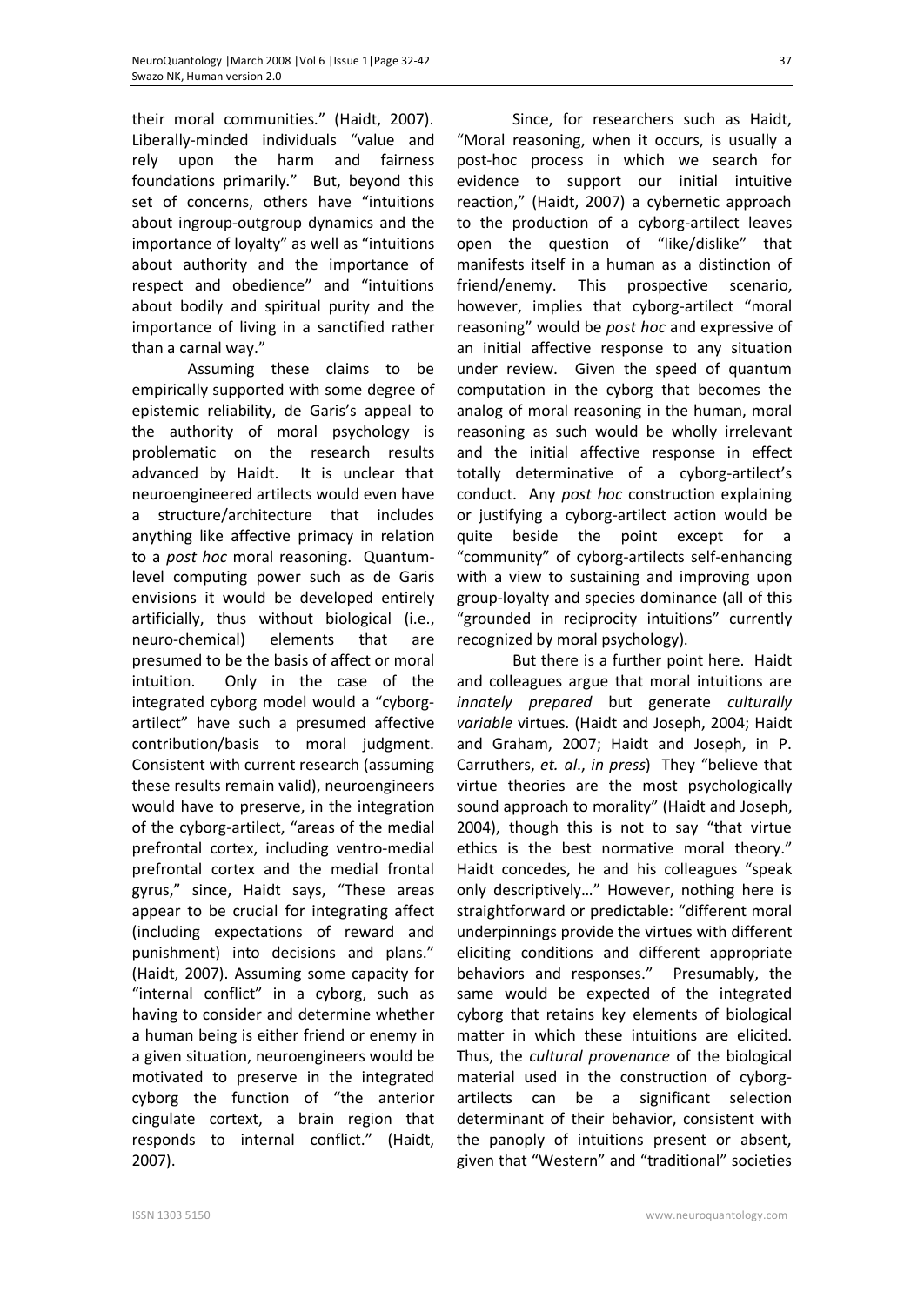differ empirically on the moral intuitions manifest in human conduct.

What the foregoing tells us is that moral psychology can contribute to *description* and *prediction* of "moral" phenomena (assuming successful production of a cyborg-artilect), but moral psychology cannot tell us what *ought* to be the case, i.e., it cannot *prescribe* one way or the other on the question de Garis poses for applied ethics. It leaves unresolved the problem of how any neuroengineered artilect could or would have a *moral*  computational capacity even as one may grant that an artilect would have a *nonmoral* computational capacity for any assortment of decisions that engage matters of fact without moral dilemma. This opens the door to de Garis's appeal to deontology.

## **B. The Deontological Evaluation**

Immanuel Kant's moral philosophy is understood to be the principal modern formulation of deontological ethics. There is in each of us, says Kant, a moral law, which is what makes each human being a *personalitas moralis*, a moral person whose "dignity" elicits "respect" such that no human being is to be treated merely as a means to this or that end pursued by another, thus not to be treated as a "thing" subject to the conventions of extrinsic value manifest by way of "commercial value" (market price) or even "sentimental value," each of which changes according to some calculus of economic or personal interest. This moral law represents itself in imperatives of duty that have objective validity, and which hold true for rational beings as universal laws (akin to the objective validity of the universal laws of motion governing natural phenomena, such as were expounded by Isaac Newton in his *Principia*). Kant recognized that the imperatives of duty are readily challenged by the diversity of motivated human inclinations, such as those actions that follow from motives of self-interest. Nonetheless, for Kant competent moral reasoning must be self-consistent in the application of what he called "the

categorical imperative." Such reasoning would assure that otherwise merely subjective maxims (rules of action) would have their appropriate rational evaluation, so that human action could be guided by a motive of duty to the exclusion of mere inclination. Only objectively valid maxims that have the status of universal law to which rational beings would be subject could be determinative of human decision and so have moral authority.

Against Kant, moral psychologists appeal to evidence of neurobiological foundations of what Kant calls the moral law. They allow for "a theory of how the moral sense can be universal and variable at the same time." (Pinker, 2008) Joshua Greene, working in a direction much like Haidt, argues that "deontological philosophy, rather than being grounded in moral *reasoning*, is to a large extent an exercise in moral *rationalization*," quite in contrast to consequentialist ethics, says Greene, which (he argues) "arises from rather different psychological processes, ones that are more 'cognitive', and more likely to involve genuine moral reasoning." (Greene, "The Secret of Kant's Soul") To speak of moral rationalization in contrast to moral reasoning is, as psychologist Steven Pinker puts it, to "begin with the conclusion, coughed up by an unconscious emotion, and then work backward to a plausible conclusion." (Pinker, 2008). Indeed, Greene goes so far as to state he believes "it is possible that philosophers do not necessarily know what consequentialism and deontology really are." (Greene, "The Secret of Kant's Soul") But then, anyone may concur with this claim as formulated. Even a philosopher could readily accept that it is *possible* this is so, that philosophers do not *necessarily* know (and may not thereby have any appeal to necessity but only to defeasible, i.e., tentative, reformable, claims), and that they may not necessarily *know* (but only *believe*, with conditioned justification) what they assert about these two moral philosophies. Greene's statement, in short, is gratuitous. He leaves unexamined the varying implicatures present in concepts such as 'possibility', 'necessity', and 'knowledge', such that one may clarify the denotation, connotation, and domain of application of the concepts. Thus, there is no damage done to the authority of philosophical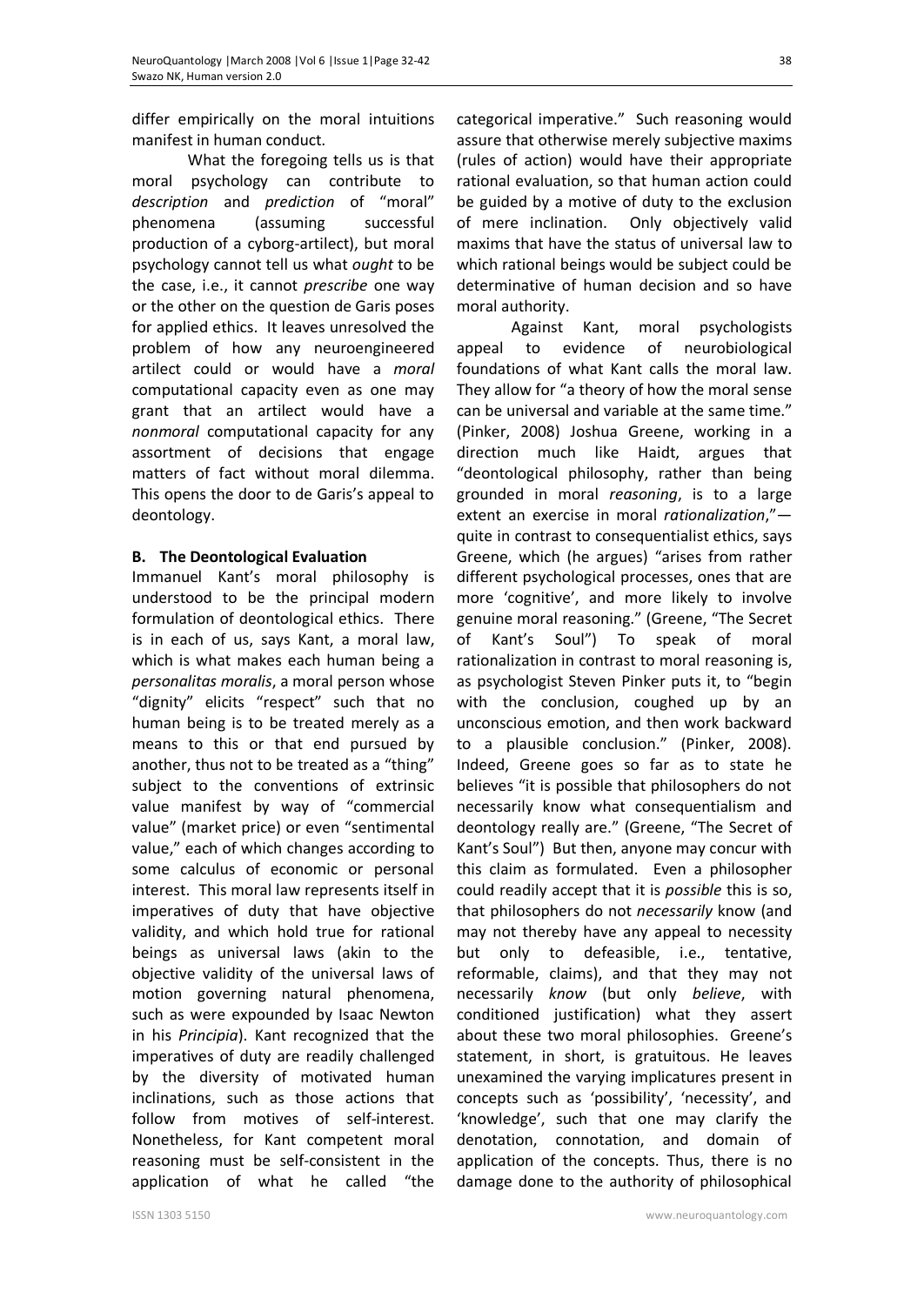pronouncement articulated by either deontologists or consequentialists, certainly not in the absence of adequate argument or admissible evidence to the contrary as normally expected in philosophical disputation.

Of course, Greene appeals to empirical evidence to assert deontology is merely a "philosophical manifestation" of a "psychological natural kind" (a "psychological pattern"), even a pattern "dissociable" from consequentialism as a different mode of moral thinking. What matters to him, then, are not the definitions in use as given by philosophers such as Kant, but the functional role of these patterns of thinking as this role can be garnered by empirical evidence. Greene's hypothesis is consistent with the position adduced by Haidt. Greene proposes: "If it turns out that characteristically deontological judgments are driven by emotion (an empirical possibility), then that raises the possibility that deontological *philosophy* is also driven by emotion (a further empirical possibility)…[Thus] what [deontological moral philosophy] really is, what it is *essentially*, is an attempt to produce rational justifications for emotionallydriven moral judgments, and not an attempt to reach moral conclusions on the basis of moral reasoning." (Greene, "The Secret of Kant's Soul")

Once again, as with the observations of Haidt, Greene's claims "are strictly empirical," though Greene holds, "if these empirical claims are true, [then] they may have normative implications, casting doubt on deontology as a school of normative moral thought." (Greene, "The Secret of Kant's Soul") This is not the place to dispute Haidt's or Greene's reading of Kant or subsequent developments in contemporary deontological ethics. For now, despite anticipation of some statement about normative implications of such research, we remain at the level of description. Thus, as Pinker (2008) put it, "Science amoralizes the world by seeking to understand phenomena rather than pass judgment on them." So it remains

with moral psychology as an empirical science concerned with the explanation and interpretation of matters of fact and which, presumably, is not thereby provided authority to commit the naturalistic fallacy of deducing ought from is. Thus, Pinker identifies one criticism of such research, viz., that, "the whole enterprise seems to be dragging us to an amoral nihilism, in which morality itself would be demoted from a transcendent principle to a figment of our neural circuitry." (Pinker 2008). But Pinker finds such a fear unwarranted. He allows for moral realism much like Plato did and much as mathematical realists understand the domain of numbers:

…moral truths exist in some abstract Platonic realm, there for us to discover, perhaps in the same way that mathematical truths (according to most mathematicians) are there for us to discover. On this analogy, we are born with a rudimentary concept of number, but as soon as we build on it with formal mathematical reasoning, the nature of mathematical reality forces us to discover some truths and not others…Perhaps we are born with a rudimentary moral sense, and as soon as we build on it with moral reasoning, the nature of moral reality forces us to some conclusions but not others (Pinker, 2008).

Nonetheless, what matters in present commentary is what such empirical research seems to imply for de Garis's supposed moral concern for the project of neuroengineering artilects. If de Garis wishes to appeal to a notion of duty, to see the unrestrained and committed construction of artilects as a *moral* duty as well as a *scientific* duty, even Greene's empirical research displaces the validity of any appeal to deontology without first of all accounting for the psychological processes disclosed by such research. de Garis would have to recognize the affect-laden component of his own sense of moral ambiguity about his proposed neuroengineering of artilects. His call for applied thinking to this problem would itself then be merely *post hoc*, i.e., an effort to find *rationalization*, not *justification* (in the epistemological sense of the word), for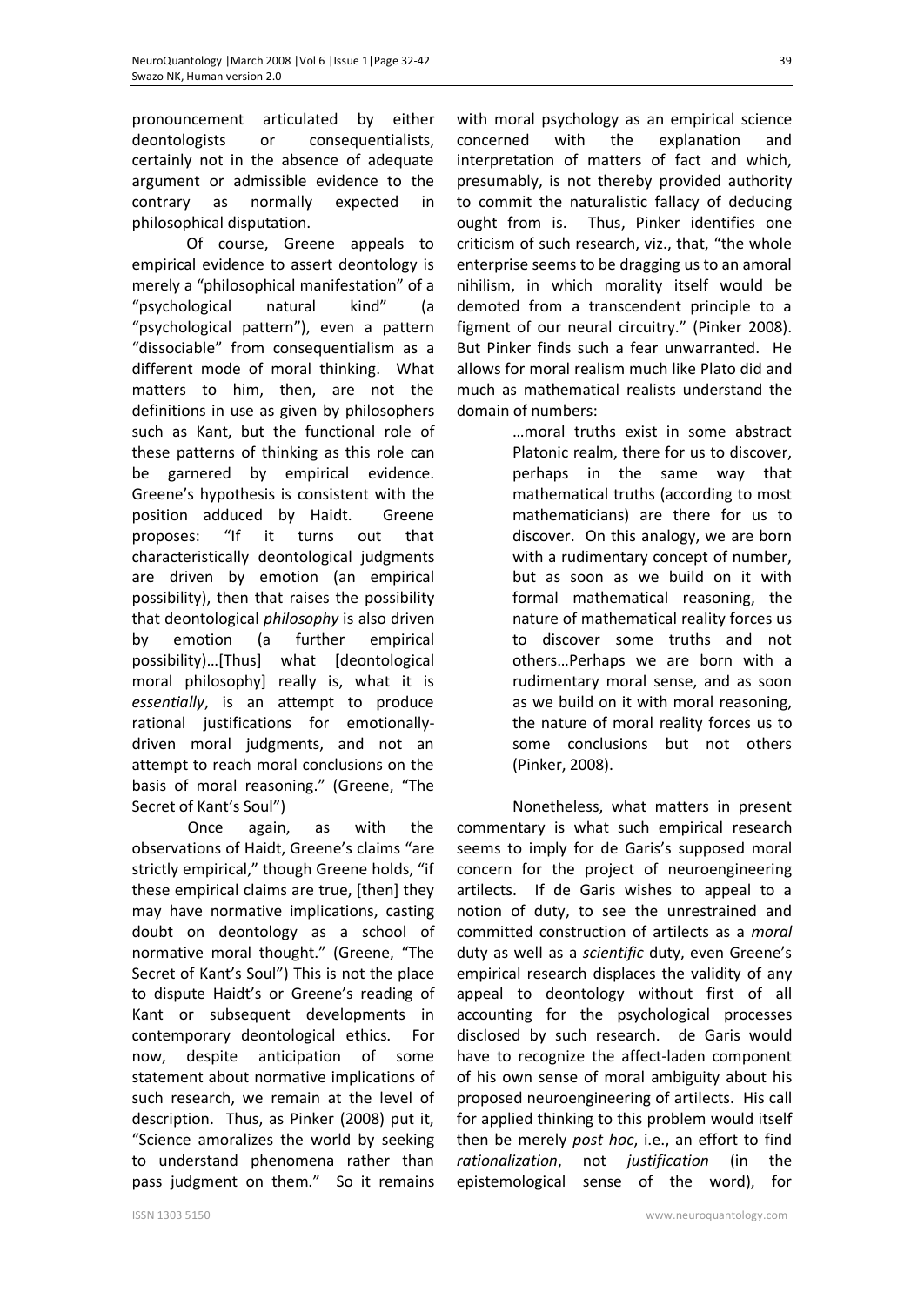emotionally-driven affects he already has manifest in choosing to proceed with his neuroengineering project, despite the "horror" he forecasts.

# **C. Hail** *Narcissus*

Pinker has allowed for the possibility of moral realism so that moral judgments may align properly with moral sense, with rationality itself entailing a manifest "external support for morality," viz., "that it cannot depend on the egocentric vantage point of the reasoner." (Pinker 2008) This observation points to yet another approach to moral analysis of the neuroengineering project. Whether one cares to accept the ascription or not, one finds in the work of a neuroengineer such as de Garis a singular expression of *narcissism*. Narcissism is represented to be "a pervasive pattern of grandiosity (in fantasy or behavior), need for admiration, and lack of empathy." It has its empirical pathology, of course, including "developmental short-circuiting" manifest as "affective deprivation," such that the narcissist manifests "defects of empathy." (American Psychiatric Association, 1994) Significantly, a narcissist can be caught up in self-contradiction; for, at the root of this narcissism is a "corrosive condition" known as *ressentiment*. There is in this *ressentiment* what E.M. Morelli argues is *ressentiment*'s essential element, viz., "a demand for and expectation of rational consistency," thus "a motive force." In a neuroengineer such as de Garis, *ressentiment* becomes creative of that which is explicitly *anti*-human precisely to safeguard what he takes to be fundamental to, yet manifestly lacking in, humanity as *homo sapiens sapiens*, viz., a self-consistent rationality eminently expressive of a calculative power such as he hopes will be realized in the engineering of quantum-level computation (Morelli, 1999).

This *ressentiment* is nothing temporary or fleeting in the way moods come over us and then pass. Rather, as Morelli says in reminder of the German phenomenologist Max Scheler's clarification of this phenomenon, one can speak of *ressentiment* "as a permanent condition" of human existence. A neuroengineer who is also narcissist experiences the human condition as something nugatory, thus something to be resented, precisely because the relation of rationality and animality in the human is as yet undetermined though it "ought" to be determined in the direction of self-consistent rationality. In this dissatisfaction with the indeterminacy of *homo sapiens sapiens* the narcissist neuroengineer manifests a conjunction of elements—banality, calculative thinking, narcissism, *ressentiment*. It is this conjunction that impels the neuroengineering quest as pursued by men such as de Garis, and which adds to the complexity of the moral dilemma such as de Garis conceives it.

The ethical dilemma expresses itself thereby as a fundamental contradiction in the naricissist neuroengineer: between an *insistent self-assertion* that presumes humanity's entitlement to a supreme potency, on the one hand, and, on the other hand, a simultaneous yet *impotent hesitation* that discloses a "fundamental sense of insecurity and lack of self-worth." Resentment of the human as *homo sapiens sapiens* proceeds willy-nilly to *revenge against the human* in a fundamental antagonism. This antagonism is given voice in an utterance such as de Garis formulates, as in his suspect query: "Who is, what is to be the dominant species on this planet—human beings or the artilects?" That question has the structure of empirical prediction. It can be rephrased as a moral question, thus: *Should neuroengineers create an artilect, even as they cannot but forecast its dominance over the human species such as this species exists today?*

Even Nietzsche with his "hermeneutics of suspicion" of the rationalist quest understood that a destructive impulse (the "will to power") can be affirmed as a stimulant but nonetheless be appropriated in the service of that destruction. The "self-loving/self-loathing" *ressentiment* in de Garis is manifest in his statement:

> Ultimately, I think it would be a cosmic tragedy if humanity chooses to freeze evolution at the puny human level (with our pathetic little lives of 80 years in a universe billions of years old, that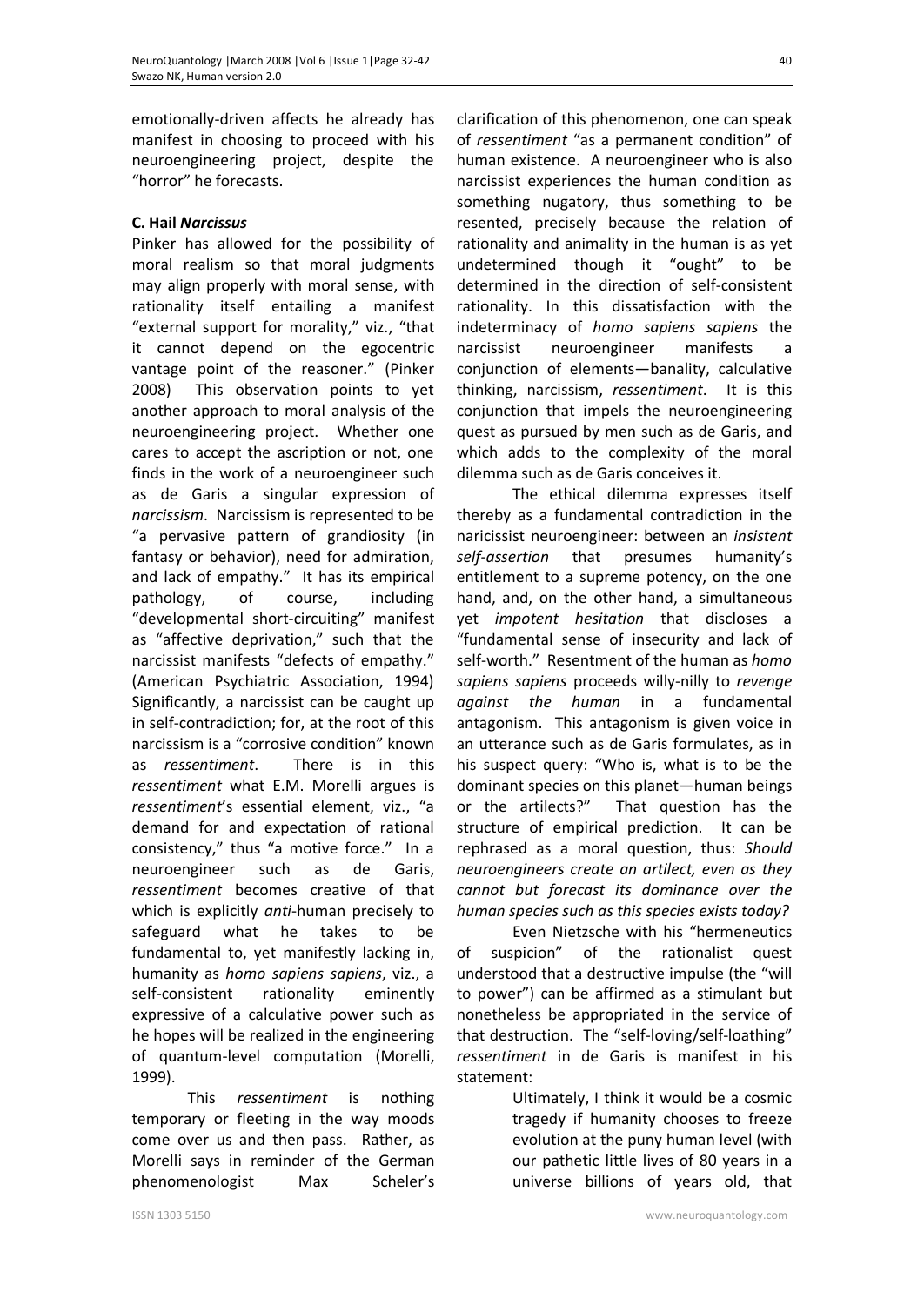contains a trillion, trillion stars--the "big picture"). For me, the tragedy of seeing the human species wiped out is less significant than not seeing the birth of the artilects. This sounds monstrous, and it is, in human terms, but to deny the creation of the first true artilect, which would be "worth" a trillion, trillion, trillion human beings, would be a far greater tragedy, a "cosmic" tragedy (de Garis, 2001).

With these words, the question posed at the outset of this commentary returns with urgency: What does one say in an encounter of deeds seemingly monstrous in their conception and in anticipation of the performance of the deed, when the doer of the deed is himself said to be neither demonic nor monstrous, *nicht einmal unheimlich—*"not even sinister," as the philosopher Arendt would put it? One can speak descriptively, even predictively, as a moral psychologist may. One can speak prescriptively, as a moral philosopher may, allowing the moral realist claim that despite culturally variable moral intuitions variability does not land us in an irresolvable rivalry (MacIntyre, 1989 and 2001). Yet, the prospective creations of neuroengineers such as de Garis call the scientific community to a more formidable question, which is itself not a moral question as such. Heidegger posed the question in his concern for "the planetary dominance of technology" and the gradual transformation of the human life-world into a technocratic order wherein human beings become mere things subject to all manner of disposition as "human resources" much as things present at hand (e.g., trees) and things ready to hand (e.g., tools) are appropriated to human use (Heidegger, 1977). The task before us, Heidegger urged, is to engage not the question, "What ought we to do?" but rather to engage the more fundamental question, "How must we think?" Unless this question is engaged, I submit, we may indeed find *homo sapiens sapiens* as we know him displaced and replaced by *human version 2.0*. The call to engage this question goes out not only to contemporary philosophers and ethicists but also to scientists and neuroengineers whose empirical projects posit domains of inquiry without attention to foundational problems.